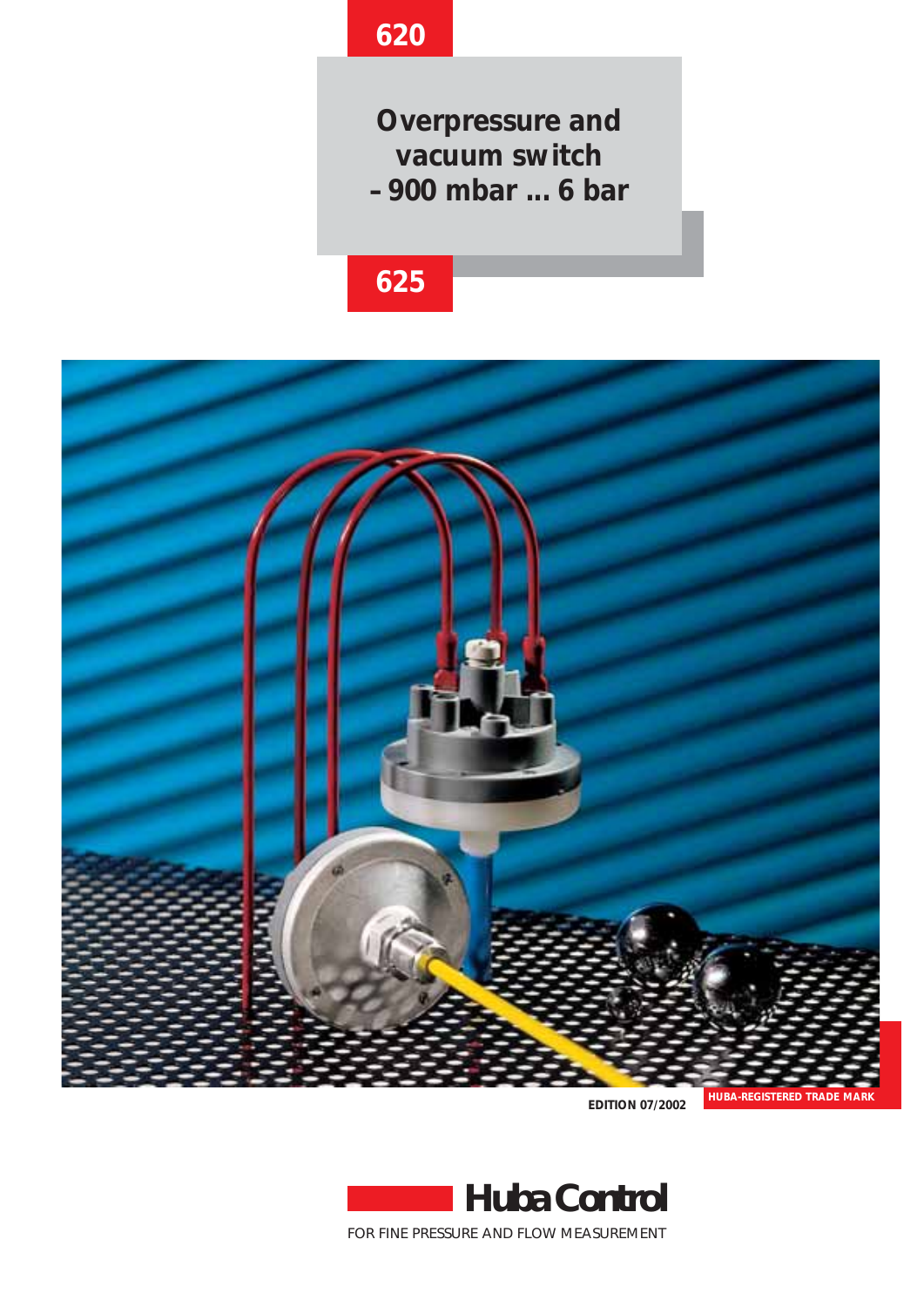

# **EDITION 07/2002**

# **Technical overview**

With their finely tuned range increments and long-term switching point stability, overpressure and vacuum switches of type series 620/25 are suitable for monitoring liquids and gases in industrial equipment manufacturing applications in general, in process technology or in food automation.The rugged mechanics are the assurance of high operating reliability, even in the presence of percussions or vibrations. A range of switches with many standard versions and ideal price/performance ratio, even in the case of small quantities.



# **The distinct advantages**

- **•** High accuracy by 13 ideally designed pressure range increments
- Switching differences adjustable
- High long-term stability with reproducibility of switching points up to  $< \pm 0.3$  mbar
- Customer-specific switching points adjustable in factory
- Rugged industrial switch with excellent price/performance ratio

# **Legend to cross-section drawing**

- 1 Switching point setting
- 2 AMP tab connectors
- 3 Switching difference setting
- 4 Compression spring
- 5 Changeover contact
- 6 Contact element
- 7 Diaphragm

#### **Pressure ranges**

See order code selection table.

#### **Maximum overpressure**

Maximum overpressure and test pressure see setting ranges.

#### **Setting ranges**

See graphic on adjacent page/rear cover.

# **Lowest turn-on pressure**

2 mbar

Switching point and switching difference adjustable. Lowest switching difference 1mbar.

# **Reproducibility**

± 5% of the switching point of type A and F diaphragm material, but as a minimum  $\pm$  0.3 mbar.

± 10% of the switching point of type C and E diaphragm material, but as a minimum  $\pm$  0.6 mbar.

#### **Temperature range**

Medium and ambient temperature with diaphragm type 625: NBR-based 0 … 80 °C FPM  $-10...80 °C$ EPDM –10 ... 80 °C Q (Silicon) –40 … 80 °C

Type 620 see order code selection table.

# **Case construction**

Type series 620/625: Switch case fiberglass-reinforced plastic.

Type series 620: Base ABS or PA Type series 625: Base aluminium or brass. Other specifications or surface treatment on request.

# **Weight**

| <b>Type 620:</b> | 70 grams  |
|------------------|-----------|
| Type 625 alu:    | 100 grams |
| Type 625 brass:  | 200 grams |

# **Installation arrangement**

Unrestricted. For switching points calibrated in the factory indicate installation arrangement.

# **Pressure connections**

Type series 620: Connection pipe Ø 6 mm, inside thread M5, thread M12x1 with counternut. Type series 625: Thread G 1/8, G 1/4, M12x1 with counternut. See order code selection table. Other threads on request.

#### **Diaphragm**

A – NBR-based E – EPDM C – FPM F – Silicon Parts that come into contact with the medium, to base and diaphragm: Polyacetal and Inox 1.4301 with vacuum switch version.

#### **Electrical connections**

Screw terminals (option) AMP tab connectors 6,3 mm Cable gland PG 11 with cover

### **Contact system**

Changeover contact

#### **Contact material / Loading**

| Nominal current<br>for resistive loading:<br>1A |       |
|-------------------------------------------------|-------|
|                                                 | 6 A   |
| Nominal current<br>for motorloading:<br>05A     | 3 A   |
| Contact material:<br>AaCdO                      | AaCdO |

# **Protection class**

IP 00 without cover IP 54 with cover (for installation arrangement electrical connections upward)

#### **Service life**

Mechanical and electrical service life:

106 switching cycles, if the permitted switching difference is respected according to the diagram on the back.

### **Accessories**

- Plastic cover
- Mounting bracket
- AMP connector set
- Screw terminals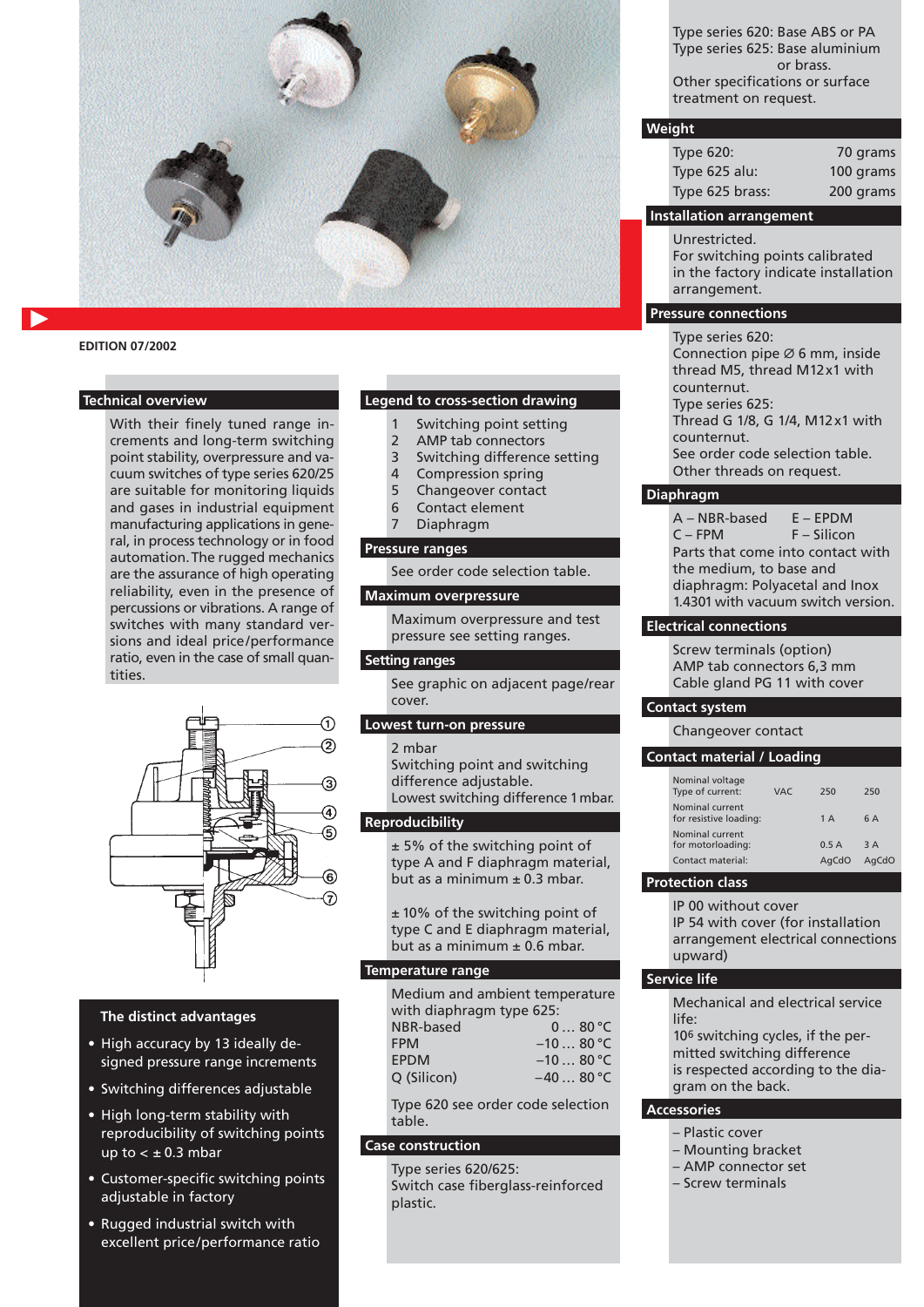

| <b>Order code selection table</b>              |                                                                           |               | <b>EDITION 07/2002</b> |                  | 620       |        |                     |                   |                     |                            |                     |                                  | 9 X X X X X X X X                |                     |
|------------------------------------------------|---------------------------------------------------------------------------|---------------|------------------------|------------------|-----------|--------|---------------------|-------------------|---------------------|----------------------------|---------------------|----------------------------------|----------------------------------|---------------------|
|                                                |                                                                           |               |                        |                  | Switching |        |                     |                   |                     |                            |                     |                                  |                                  |                     |
|                                                |                                                                           | p max         | pt <sup>2</sup>        | capacity 250 VDC |           |        |                     |                   |                     |                            |                     |                                  |                                  |                     |
| Pressure ranges <sup>1</sup>                   | $2^{\circ}$<br>8<br>$\cdots$                                              | 30            | 50                     |                  | 1 A       |        | $\mathbf{1}$        |                   |                     |                            |                     |                                  |                                  |                     |
| (mbar)                                         | 6<br>$\overline{.75}$                                                     | 300           | 500                    |                  | 1 A       |        | 2                   |                   |                     |                            |                     |                                  |                                  |                     |
|                                                | 12.5  80                                                                  | 300           | 500                    |                  | 6 A       |        | 3                   |                   |                     |                            |                     |                                  |                                  |                     |
|                                                | 12.5  200                                                                 | 300           | 500                    |                  | 1 A       |        | 4                   |                   |                     |                            |                     |                                  |                                  |                     |
|                                                | $\dots$ 220<br>25 <sup>2</sup>                                            | 300           | 500                    |                  | 6 A       |        | 5                   |                   |                     |                            |                     |                                  |                                  |                     |
|                                                |                                                                           |               |                        |                  |           |        |                     |                   |                     |                            |                     |                                  |                                  |                     |
| <b>Pressure connections/</b>                   | Hose $\varnothing$ 6 mm                                                   | (M12x1) ABS   |                        | up to $70 °C$    |           |        |                     | 0                 |                     |                            |                     |                                  |                                  |                     |
| pressure case                                  | Hose Ø 6 mm                                                               | (M12x1) PA 66 |                        | up to 80 °C      |           |        |                     | $\mathbf{1}$      |                     |                            |                     |                                  |                                  |                     |
|                                                | Inside thread M5                                                          | $(M12x1)$ ABS |                        | up to 70 °C      |           |        |                     | 2                 |                     |                            |                     |                                  |                                  |                     |
|                                                | Inside thread M5                                                          | (M12x1) PA 66 |                        | up to 80 °C      |           |        |                     | 3                 |                     |                            |                     |                                  |                                  |                     |
|                                                |                                                                           |               |                        |                  |           |        |                     |                   |                     |                            |                     |                                  |                                  |                     |
| Diaphragm material                             | <b>NBR</b> based<br>Type A                                                |               |                        |                  |           |        |                     |                   | 0                   |                            |                     |                                  |                                  |                     |
|                                                | <b>FPM</b><br>Type C                                                      |               |                        |                  |           |        |                     |                   | $\overline{2}$      |                            |                     |                                  |                                  |                     |
|                                                | Type E<br><b>EPDM</b>                                                     |               |                        |                  |           |        |                     |                   | 4                   |                            |                     |                                  |                                  |                     |
|                                                | Type F<br>Q (Silicon)                                                     |               |                        |                  | 625       |        |                     |                   | 6                   |                            |                     |                                  |                                  |                     |
|                                                |                                                                           |               |                        |                  |           |        |                     |                   |                     |                            |                     |                                  |                                  |                     |
|                                                |                                                                           |               |                        |                  |           |        |                     |                   |                     |                            |                     |                                  |                                  |                     |
| <b>Pressure</b><br><b>Vacuum</b>               |                                                                           |               |                        |                  |           | 9<br>6 |                     |                   |                     |                            |                     |                                  |                                  |                     |
|                                                |                                                                           |               |                        |                  |           |        |                     |                   |                     |                            |                     |                                  |                                  |                     |
|                                                |                                                                           |               |                        |                  |           |        |                     |                   |                     |                            |                     |                                  |                                  |                     |
|                                                |                                                                           |               |                        |                  | Switching |        |                     |                   |                     |                            |                     |                                  |                                  |                     |
|                                                |                                                                           | p max         | pt <sup>2</sup>        | capacity 250 VDC |           |        |                     |                   |                     |                            |                     |                                  |                                  |                     |
| Pressure ranges <sup>1</sup> (mbar)            | 8<br>2<br>$\ldots$                                                        | 30            | 50                     |                  | 1 A       |        | 0                   |                   |                     |                            |                     |                                  |                                  |                     |
|                                                | 75<br>6<br>$\ddotsc$<br>80<br>$12.5$                                      | 300<br>300    | 500<br>500             |                  | 1A<br>6 A |        | $\mathbf{1}$<br>2   |                   |                     |                            |                     |                                  |                                  |                     |
|                                                | $12.5$<br>200                                                             | 300           | 500                    |                  | 1A        |        | 3                   |                   |                     |                            |                     |                                  |                                  |                     |
|                                                | 25<br>$\ldots$ 220                                                        | 300           | 500                    |                  | 6 A       |        | 4                   |                   |                     |                            |                     |                                  |                                  |                     |
|                                                | $$ 2000<br>80                                                             | 6000          | 10 000                 |                  | 1 A       |        | 5                   |                   |                     |                            |                     |                                  |                                  |                     |
|                                                | 120<br>2200                                                               | 6000          | 10 000                 |                  | 6 A       |        | 6                   |                   |                     |                            |                     |                                  |                                  |                     |
|                                                | 1000<br>6000                                                              | 6000          | 10 000                 |                  | 6 A       |        | $\overline{7}$      |                   |                     |                            |                     |                                  |                                  |                     |
|                                                |                                                                           |               |                        |                  |           |        |                     |                   |                     |                            |                     |                                  |                                  |                     |
|                                                |                                                                           | $-50$         | $-100$                 |                  | 1A        |        |                     |                   |                     |                            |                     |                                  |                                  |                     |
| Vacuum ranges <sup>1</sup>                     | $\dots -30$<br>$-4$<br>$-15$<br>$ -80$                                    | $-300$        | $-500$                 |                  | 1 A       |        | 1<br>$\overline{2}$ |                   |                     |                            |                     |                                  |                                  |                     |
|                                                | $-30$<br>$\dots - 150$                                                    | $-300$        | $-500$                 |                  | 6 A       |        | 3                   |                   |                     |                            |                     |                                  |                                  |                     |
|                                                | $-50$<br>$ - 600$                                                         | $-1000$       | $-1000$                |                  | 6 A       |        | $\overline{4}$      |                   |                     |                            |                     |                                  |                                  |                     |
|                                                | $-100$<br>$ - 900$                                                        | $-1000$       | $-1000$                |                  | 6 A       |        | 5                   |                   |                     |                            |                     |                                  |                                  |                     |
|                                                |                                                                           |               |                        |                  |           |        |                     |                   |                     |                            |                     |                                  |                                  |                     |
|                                                | G 1/8                                                                     |               |                        |                  |           |        |                     |                   |                     |                            |                     |                                  |                                  |                     |
| <b>Pressure connections /</b><br>Pressure case | aluminium<br>aluminium<br>M12x1                                           |               |                        |                  |           |        |                     | $\mathbf{1}$<br>2 |                     |                            |                     |                                  |                                  |                     |
|                                                | G <sub>1/4</sub><br>brass                                                 |               |                        |                  |           |        |                     | 3                 |                     |                            |                     |                                  |                                  |                     |
|                                                | G 1/4<br>aluminium                                                        |               |                        |                  |           |        |                     | 4                 |                     |                            |                     |                                  |                                  |                     |
|                                                | G 1/8<br>brass                                                            |               |                        |                  |           |        |                     | B                 |                     |                            |                     |                                  |                                  |                     |
|                                                |                                                                           |               |                        |                  |           |        |                     |                   |                     |                            |                     |                                  |                                  |                     |
|                                                | <b>NBR</b> based                                                          |               |                        |                  |           |        |                     |                   | 0                   |                            |                     |                                  |                                  |                     |
| Diaphragm material                             | Type A                                                                    |               |                        |                  |           |        |                     |                   |                     |                            |                     |                                  |                                  |                     |
|                                                | Type C<br><b>FPM</b><br><b>EPDM</b><br>Type E                             |               |                        |                  |           |        |                     |                   | $\overline{2}$<br>4 |                            |                     |                                  |                                  |                     |
|                                                | Q (Silicon)<br>Type F                                                     |               |                        |                  |           |        |                     |                   | 6                   |                            |                     |                                  |                                  |                     |
|                                                |                                                                           |               |                        |                  |           |        |                     |                   |                     |                            |                     |                                  |                                  |                     |
|                                                |                                                                           |               |                        |                  |           |        |                     |                   |                     |                            |                     |                                  |                                  |                     |
| Accessories 620/625                            | Plastic cover                                                             |               |                        |                  |           |        |                     |                   |                     |                            |                     |                                  |                                  |                     |
|                                                | with PG 11 on side fig. 1<br>Mounting bracket with hole Ø 12,5 mm for M12 |               |                        |                  |           |        |                     |                   | $\mathbf{1}$        | $\mathbf 0$<br>$\mathbf 0$ | 5<br>$\overline{4}$ | $8\phantom{.}$<br>$\overline{2}$ | $\overline{3}$<br>$\overline{5}$ | 6<br>$\overline{9}$ |
|                                                | Mounting bracket with hole Ø 14 mm for G 1/4                              |               |                        |                  |           |        |                     |                   | 1<br>$\mathbf{1}$   | $\mathbf 0$                | $\overline{2}$      | $\bf 8$                          | $\overline{7}$                   | $\overline{2}$      |
|                                                | AMP connector set                                                         |               |                        |                  |           |        |                     |                   | 1                   | 0                          | 3                   | 4                                | $\overline{7}$                   | 9                   |
|                                                | Screw terminal set                                                        |               |                        |                  |           |        |                     |                   |                     | $\mathbf{0}$               | 3                   | $\overline{4}$                   | $9\phantom{.0}$                  | $\mathbf{1}$        |